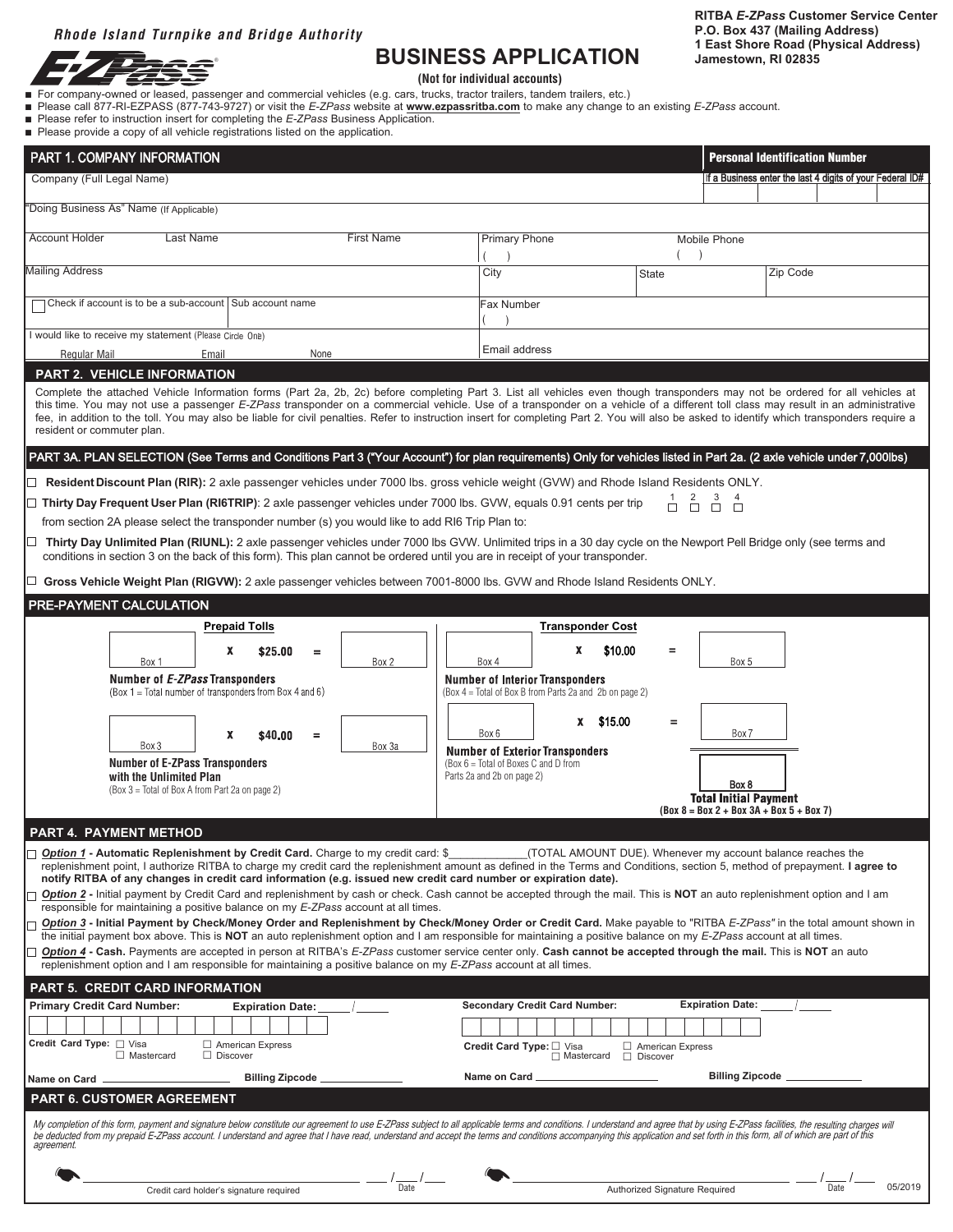#### **PART 2a. VEHICLE INFORMATION WITH DISCOUNT PLAN (CLASS 1 VEHICLES ONLY)**

List all vehicles that will be used under this account, that you are requesting a transponder for at this time and qualifies for one of the following discount plans: RIR=Rhode Island Resident Discount Plan, RIGT-Thirty Day

|                                  | <b>License Plate</b><br>Number |  | PlateType<br><b>State</b><br>Make<br>Model                            |                                            |                                                         | Vehicle<br>Reference #    | <b>Discount Plan</b><br>(Enter Discount<br>Plan Code) | You Must Check One Type Of<br><b>Transponder For Each Vehicle</b> |                          |                                                           |  |
|----------------------------------|--------------------------------|--|-----------------------------------------------------------------------|--------------------------------------------|---------------------------------------------------------|---------------------------|-------------------------------------------------------|-------------------------------------------------------------------|--------------------------|-----------------------------------------------------------|--|
|                                  | (Please Print Clearly)         |  |                                                                       |                                            |                                                         |                           | (From Vehicle<br>Reference Chart)                     |                                                                   | Interior<br>Transponders | <b>Exterior Transponders</b><br>License Plate   Roofmount |  |
| Vehicle                          |                                |  |                                                                       |                                            |                                                         |                           |                                                       |                                                                   |                          |                                                           |  |
| Vehicle<br>$\overline{2}$        |                                |  |                                                                       |                                            |                                                         |                           |                                                       |                                                                   |                          |                                                           |  |
| Vehicle<br>3                     |                                |  |                                                                       |                                            |                                                         |                           |                                                       |                                                                   |                          |                                                           |  |
| Vehicle<br>4                     |                                |  |                                                                       |                                            |                                                         |                           |                                                       |                                                                   |                          |                                                           |  |
| Vehicle<br>5                     |                                |  |                                                                       |                                            |                                                         |                           |                                                       |                                                                   |                          |                                                           |  |
| Vehicle<br>6                     |                                |  |                                                                       |                                            |                                                         |                           |                                                       |                                                                   |                          |                                                           |  |
| <b>Vehicle</b><br>$\overline{7}$ |                                |  |                                                                       |                                            |                                                         |                           |                                                       |                                                                   |                          |                                                           |  |
| Vehicle<br>8                     |                                |  |                                                                       |                                            |                                                         |                           |                                                       |                                                                   |                          |                                                           |  |
| Vehicle<br>9                     |                                |  |                                                                       |                                            |                                                         |                           |                                                       |                                                                   |                          |                                                           |  |
| Vehicle<br>10                    |                                |  |                                                                       |                                            |                                                         |                           |                                                       |                                                                   |                          |                                                           |  |
| Vehicle<br>11                    |                                |  |                                                                       |                                            |                                                         |                           |                                                       |                                                                   |                          |                                                           |  |
| Vehicle<br>12                    |                                |  |                                                                       |                                            |                                                         |                           |                                                       |                                                                   |                          |                                                           |  |
|                                  |                                |  | <b>BOX A</b><br>Total # of<br>transponders with the<br>Unlimited Plan | <b>BOX B</b><br>Total # of<br>transponders | <b>BOX C</b><br>Total # of<br>transponders transponders | <b>BOXD</b><br>Total # of |                                                       |                                                                   |                          |                                                           |  |
| Totals:                          |                                |  |                                                                       |                                            |                                                         |                           |                                                       |                                                                   |                          |                                                           |  |

## **PART 2b. VEHICLE INFORMATION WITH NO DISCOUNT PLAN**

List all vehicles that will be used under this account that you are requesting a transponder for at this time and which do **not** qualify for any discount plans. Attach photocopies of this sheet if more space is needed. The vehicle type selected from the Vehicle Reference chart should be the most common configuration of that vehicle. If your license plate number changes, please contact the Customer Service Center to update your account in order to avoid potential violations.

|                                    | <b>License Plate</b>   |  |  |  |  |  |  | <b>State</b> | Plate Type | <b>Make</b> | Model | Vehicle<br>Reference # | You Must Check One Type Of |                                   |                                                    |                                            |                                           |
|------------------------------------|------------------------|--|--|--|--|--|--|--------------|------------|-------------|-------|------------------------|----------------------------|-----------------------------------|----------------------------------------------------|--------------------------------------------|-------------------------------------------|
|                                    | Number                 |  |  |  |  |  |  |              |            |             |       |                        |                            |                                   | <b>Transponder For Each Vehicle</b>                |                                            |                                           |
|                                    | (Please Print Clearly) |  |  |  |  |  |  |              |            |             |       |                        |                            | (From Vehicle<br>Reference Chart) | Interior<br>Transponders License Plate   Roofmount |                                            | <b>Exterior Transponders</b>              |
| Vehicle                            |                        |  |  |  |  |  |  |              |            |             |       |                        |                            |                                   |                                                    |                                            |                                           |
| Vehicle<br>$\overline{\mathbf{2}}$ |                        |  |  |  |  |  |  |              |            |             |       |                        |                            |                                   |                                                    |                                            |                                           |
| Vehicle<br>3                       |                        |  |  |  |  |  |  |              |            |             |       |                        |                            |                                   |                                                    |                                            |                                           |
| Vehicle<br>4                       |                        |  |  |  |  |  |  |              |            |             |       |                        |                            |                                   |                                                    |                                            |                                           |
| Vehicle<br>5                       |                        |  |  |  |  |  |  |              |            |             |       |                        |                            |                                   |                                                    |                                            |                                           |
| Vehicle<br>6                       |                        |  |  |  |  |  |  |              |            |             |       |                        |                            |                                   |                                                    |                                            |                                           |
| Vehicle<br>$\overline{7}$          |                        |  |  |  |  |  |  |              |            |             |       |                        |                            |                                   |                                                    |                                            |                                           |
| Vehicle<br>8                       |                        |  |  |  |  |  |  |              |            |             |       |                        |                            |                                   |                                                    |                                            |                                           |
| Vehicle<br>9                       |                        |  |  |  |  |  |  |              |            |             |       |                        |                            |                                   |                                                    |                                            |                                           |
| Vehicle<br>10                      |                        |  |  |  |  |  |  |              |            |             |       |                        |                            |                                   |                                                    |                                            |                                           |
|                                    |                        |  |  |  |  |  |  |              |            |             |       |                        |                            |                                   | <b>BOX B</b><br>Total # of<br>transponders         | <b>BOX C</b><br>Total # of<br>transponders | <b>BOXD</b><br>Total # of<br>transponders |

**Totals:**

 $\overline{\phantom{a}}$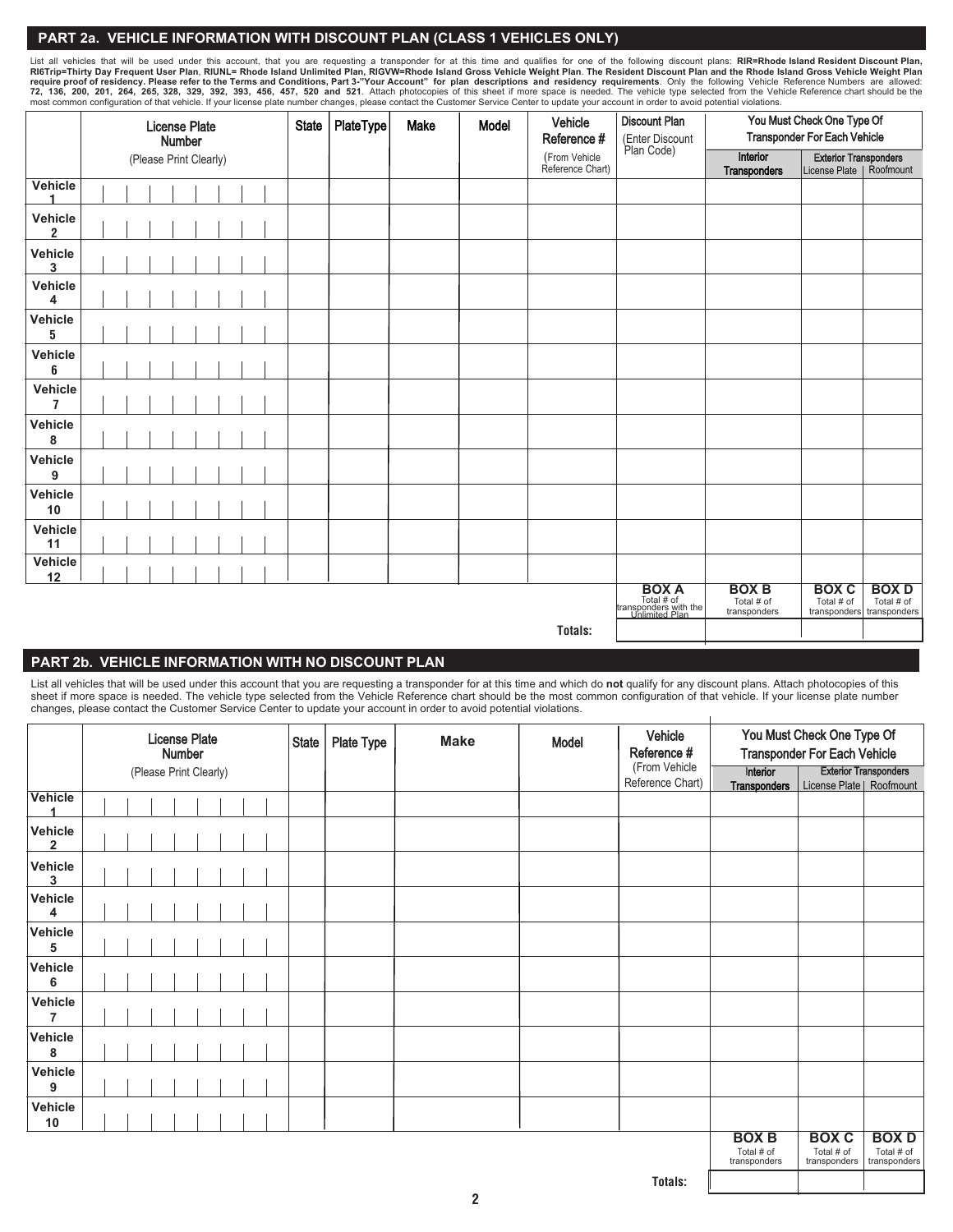### **PART 2c. VEHICLE INFORMATION (NOT REQUESTING TRANSPONDERS AT THIS TIME)**

List vehicles that may be used under this account even though you are not requesting a transponder(s) for them at this time. Attach photocopies of this sheet if more space is needed. The vehicle type selected from the Vehicle Reference Chart should be the most common configuration of that vehicle. If your license plate number information changes, please contact the Customer Service Center to update your account in order to avoid potential violations.

|                         | License Plate Number<br>(Please Print Clearly) | State | PlateType | Make | Model | <b>Discount Plan</b> | Vehicle Reference #<br>(From Vehicle Reference Chart) |  |
|-------------------------|------------------------------------------------|-------|-----------|------|-------|----------------------|-------------------------------------------------------|--|
| Vehicle                 |                                                |       |           |      |       |                      |                                                       |  |
| Vehicle<br>$\mathbf{2}$ |                                                |       |           |      |       |                      |                                                       |  |
| Vehicle<br>3            |                                                |       |           |      |       |                      |                                                       |  |
| Vehicle<br>4            |                                                |       |           |      |       |                      |                                                       |  |
| Vehicle<br>5            |                                                |       |           |      |       |                      |                                                       |  |
| Vehicle<br>6            |                                                |       |           |      |       |                      |                                                       |  |
| Vehicle<br>7            |                                                |       |           |      |       |                      |                                                       |  |
| <b>Vehicle</b><br>8     |                                                |       |           |      |       |                      |                                                       |  |
| Vehicle<br>9            |                                                |       |           |      |       |                      |                                                       |  |
| Vehicle<br>10           |                                                |       |           |      |       |                      |                                                       |  |
| Vehicle<br>11           |                                                |       |           |      |       |                      |                                                       |  |

| <b>EZZZESS</b> VEHICLE REFERENCE CHART<br>Use this chart to determine the appropriate vehicle reference number required for each vehicle.<br>Insert the vehicle reference number on pages 2 and 3 for each vehicle for which you are requesting a transponder.                                                               |                                                      |                                                                                                                                                                                                                                                                                                                                                                                                                                                                                                          |                                                                                  |  |  |  |  |  |  |  |
|------------------------------------------------------------------------------------------------------------------------------------------------------------------------------------------------------------------------------------------------------------------------------------------------------------------------------|------------------------------------------------------|----------------------------------------------------------------------------------------------------------------------------------------------------------------------------------------------------------------------------------------------------------------------------------------------------------------------------------------------------------------------------------------------------------------------------------------------------------------------------------------------------------|----------------------------------------------------------------------------------|--|--|--|--|--|--|--|
| <b>TYPE AND DESCRIPTION OF VEHICLE</b>                                                                                                                                                                                                                                                                                       | <b>Vehicle</b><br>$Ref.$ #                           | <b>TYPE AND DESCRIPTION OF VEHICLE</b>                                                                                                                                                                                                                                                                                                                                                                                                                                                                   | <b>Vehicle</b><br>$Ref.$ #                                                       |  |  |  |  |  |  |  |
| <b>AUTOMOBILE/SPORT</b><br><b>UTILITY VEHICLE</b>                                                                                                                                                                                                                                                                            |                                                      | <b>BUSES</b><br>(Seating 16 + passengers)                                                                                                                                                                                                                                                                                                                                                                                                                                                                |                                                                                  |  |  |  |  |  |  |  |
| This type also includes taxis, ambulances, hearses<br>and limo's seating less than 10 passengers.                                                                                                                                                                                                                            |                                                      | 2 axles, 4 tires (up to 7,000 lbs.)<br>2 axles, 4 tires (over 7,000 lbs.)                                                                                                                                                                                                                                                                                                                                                                                                                                | 392<br>394                                                                       |  |  |  |  |  |  |  |
| 2 axles, 4 tires (up to 7,000 lbs.)<br>3 axles, 6 tires (up to 7,000 lbs.)                                                                                                                                                                                                                                                   | 72<br>76                                             | 2 axles, 6 tires (up to 7,000 lbs.)<br>2 axles, 6 tires (over 7,000 lbs.)<br>3 axles, 6 tires (up to 7,000 lbs.)                                                                                                                                                                                                                                                                                                                                                                                         | 393<br>395<br>396                                                                |  |  |  |  |  |  |  |
| <b>MOTORCYCLE</b>                                                                                                                                                                                                                                                                                                            |                                                      | 3 axles, 6 tires (over 7,000 lbs.)<br>3 axles, 8 or 10 tires (up to 7,000 lbs.)<br>3 axles, 8 or 10 tires (over 7,000 lbs.)                                                                                                                                                                                                                                                                                                                                                                              | 398<br>397<br>399                                                                |  |  |  |  |  |  |  |
| 2 axles, 2 tires (up to 7,000 lbs.)<br>2 axles, 3 tires (includes trikes or<br>a sidecar up to 7,000 lbs.)                                                                                                                                                                                                                   | 136<br>140                                           | 4 axles, 8 tires (up to 7,000 lbs.)<br>4 axles, 8 tires (over 7,000 lbs.)<br>4 axles, 10 or more tires (up to 7,000 lbs.)<br>4 axles, 10 or more tires (over 7,000 lbs.)                                                                                                                                                                                                                                                                                                                                 | 400<br>402<br>401<br>403                                                         |  |  |  |  |  |  |  |
| <b>PICK-UP TRUCK</b><br>(For other trucks see reverse side)                                                                                                                                                                                                                                                                  |                                                      | <b>RECREATIONAL VEHICLE (RV)</b><br><b>OR MOTOR HOME</b>                                                                                                                                                                                                                                                                                                                                                                                                                                                 |                                                                                  |  |  |  |  |  |  |  |
| 2 axles, 4 tires (up to 7,000 lbs.)<br>2 axles, 4 tires (over 7,000 lbs.)<br>2 axles, 6 tires (up to 7,000 lbs.)<br>2 axles, 6 tires (over 7,000 lbs.)<br>3 axles, 6 tires (up to 7,000 lbs.)<br>3 axles, 6 tires (over 7,000 lbs.)<br>3 axles, 8 or 10 tires (up to 7,000 lbs.)<br>3 axles, 8 or 10 tires (over 7,000 lbs.) | 200<br>202<br>201<br>203<br>204<br>206<br>205<br>207 | 2 axles, 4 tires (up to 7,000 lbs.)<br>2 axles, 4 tires (over 7,000 lbs.)<br>2 axles, 6 tires (up to 7,000 lbs.)<br>2 axles, 6 tires (over 7,000 lbs.)<br>3 axles, 6 tires (up to 7,000 lbs.)<br>3 axles, 6 tires (over 7,000 lbs.)<br>3 axles, 8 or 10 tires (up to 7,000 lbs.)<br>3 axles, 8 or 10 tires (over 7,000 lbs.)<br>4 axles, 8 tires (up to 7,000 lbs.)<br>4 axles, 8 tires (over 7,000 lbs.)<br>4 axles, 10 or more tires (up to 7,000 lbs.)<br>4 axles, 10 or more tires (over 7,000 lbs.) | 456<br>458<br>457<br>459<br>460<br>462<br>461<br>463<br>464<br>466<br>465<br>467 |  |  |  |  |  |  |  |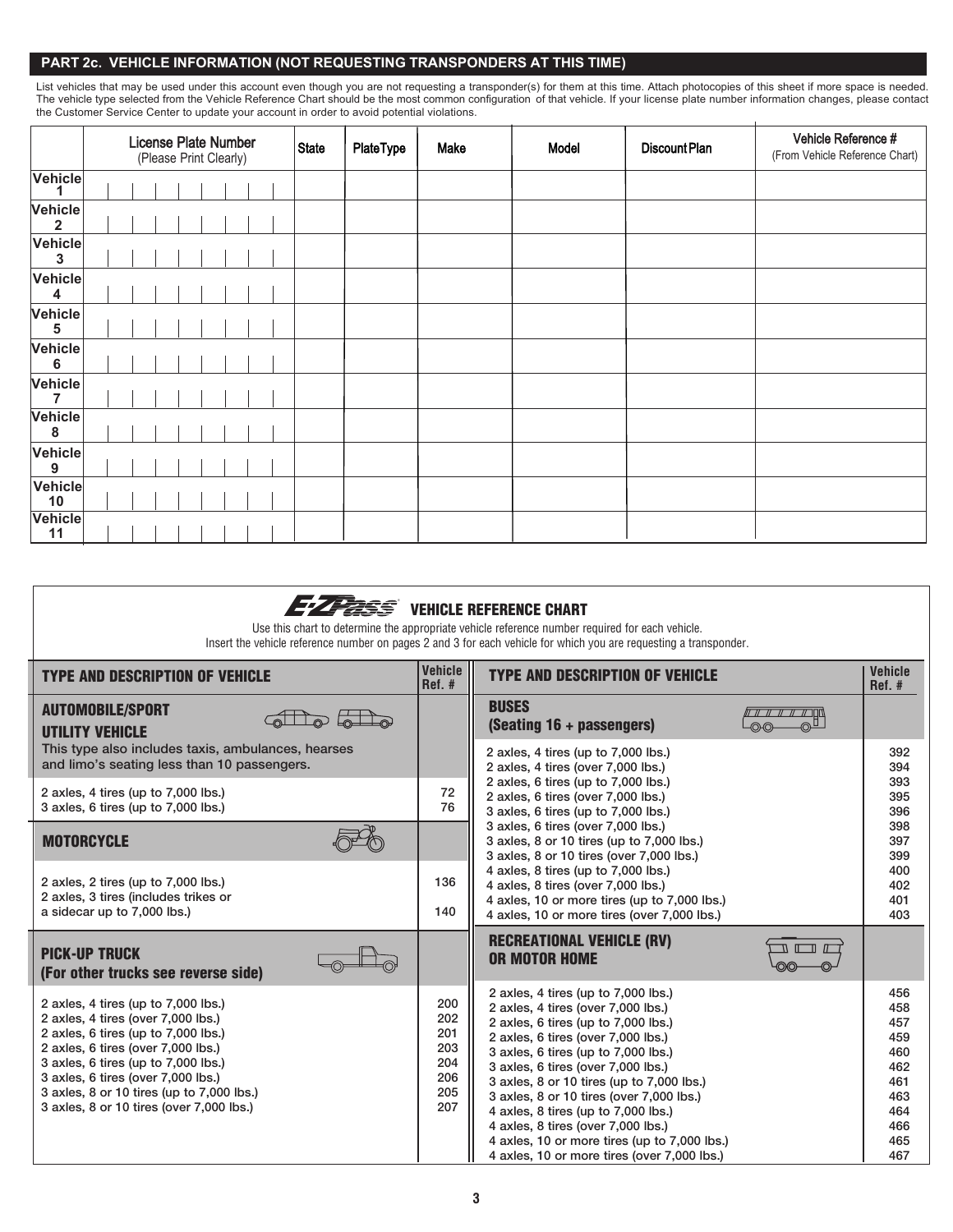| <b>VEHICLE REFERENCE CHART, CONT'D.</b>                                                                                                                                                                                                                                                                                                                                                                                                                                                                                                                                                                                                                                                                                                                        |                                                                                                                     |                                                                                                                                                                                                                                                                                                                                                                                                                                                                                                                                                                                                                                                                                                                                   |                                                                                                                      |  |  |  |  |  |  |  |
|----------------------------------------------------------------------------------------------------------------------------------------------------------------------------------------------------------------------------------------------------------------------------------------------------------------------------------------------------------------------------------------------------------------------------------------------------------------------------------------------------------------------------------------------------------------------------------------------------------------------------------------------------------------------------------------------------------------------------------------------------------------|---------------------------------------------------------------------------------------------------------------------|-----------------------------------------------------------------------------------------------------------------------------------------------------------------------------------------------------------------------------------------------------------------------------------------------------------------------------------------------------------------------------------------------------------------------------------------------------------------------------------------------------------------------------------------------------------------------------------------------------------------------------------------------------------------------------------------------------------------------------------|----------------------------------------------------------------------------------------------------------------------|--|--|--|--|--|--|--|
| <b>TYPE AND DESCRIPTION OF VEHICLE</b>                                                                                                                                                                                                                                                                                                                                                                                                                                                                                                                                                                                                                                                                                                                         | <b>Vehicle</b><br>Ref.#                                                                                             | <b>TYPE AND DESCRIPTION OF VEHICLE</b>                                                                                                                                                                                                                                                                                                                                                                                                                                                                                                                                                                                                                                                                                            | <b>Vehicle</b><br>Ref. #                                                                                             |  |  |  |  |  |  |  |
| <b>PASSENGER/CARGO VAN</b><br>(Seating 1-9 passengers)                                                                                                                                                                                                                                                                                                                                                                                                                                                                                                                                                                                                                                                                                                         |                                                                                                                     | <b>TRACTOR TRAILER</b><br>$\circledcirc$<br><b>COMBINATION</b><br>00                                                                                                                                                                                                                                                                                                                                                                                                                                                                                                                                                                                                                                                              |                                                                                                                      |  |  |  |  |  |  |  |
| 2 axles, 4 tires (up to 7,000 lbs.)<br>2 axles, 4 tires (over 7,000 lbs.)<br>2 axles, 6 tires (up to 7,000 lbs.)<br>2 axles, 6 tires (over 7,000 lbs.)<br>3 axles, 6 tires (up to 7,000 lbs.)<br>3 axles, 6 tires (over 7,000 lbs.)<br>3 axles, 8 or 10 tires (up to 7,000 lbs.)<br>3 axles, 8 or 10 tires (over 7,000 lbs.)<br><b>MINIBUS/TEAM VAN/STRETCH LIMOS</b><br><b>MANTIFIC</b><br>(Seating 10-15 passengers)                                                                                                                                                                                                                                                                                                                                         | 264<br>266<br>265<br>267<br>268<br>270<br>269<br>271                                                                | 3 axles (trailer less than or equal to 48')<br>4 axles (trailer less than or equal to 48')<br>5 axles (trailer less than or equal to 48')<br>6 axles (trailer less than or equal to 48')<br>7 axles (trailer less than or equal to 48')<br>3 axles (trailer over 48')<br>4 axles (trailer over 48')<br>5 axles (trailer over 48')<br>6 axles (trailer over 48')<br>7 axles (trailer over 48')                                                                                                                                                                                                                                                                                                                                     | 719<br>723<br>727<br>731<br>735<br>783<br>787<br>791<br>795<br>799                                                   |  |  |  |  |  |  |  |
| 2 axles, 4 tires (up to 7,000 lbs.)<br>2 axles, 4 tires (over 7,000 lbs.)<br>2 axles, 6 tires (up to 7,000 lbs.)<br>2 axles, 6 tires (over 7,000 lbs.)<br>3 axles, 6 tires (up to 7,000 lbs.)<br>3 axles, 6 tires (over 7,000 lbs.)                                                                                                                                                                                                                                                                                                                                                                                                                                                                                                                            | 328<br>330<br>329<br>331<br>332<br>334                                                                              | <b>TRACTOR/MOBILE HOME</b><br>$\Box$ $\Box$<br>$\overline{\circ}$<br><b>COMBINATION</b><br>-000-                                                                                                                                                                                                                                                                                                                                                                                                                                                                                                                                                                                                                                  |                                                                                                                      |  |  |  |  |  |  |  |
| 3 axles, 8 or 10 tires (up to 7,000 lbs.)<br>3 axles, 8 or 10 tires (over 7,000 lbs.)<br>$\mathbb{P}$<br>$\mathbb{H}_{\!\scriptscriptstyle\mathrm{C}}$<br><b>TRUCKS</b><br>2 axles, 4 tires (up to 7,000 lbs.)<br>2 axles, 4 tires (over 7,000 lbs.)<br>2 axles, 6 tires (up to 7,000 lbs.)                                                                                                                                                                                                                                                                                                                                                                                                                                                                    | 333<br>335<br>520<br>522<br>521                                                                                     | 3 axles<br>4 axles<br>5 axles<br>6 axles<br>7 axles<br>8 axles<br>9 axles<br>10 axles                                                                                                                                                                                                                                                                                                                                                                                                                                                                                                                                                                                                                                             | 1103<br>1107<br>1111<br>1115<br>1119<br>1123<br>1127<br>1131                                                         |  |  |  |  |  |  |  |
| 2 axles, 6 tires (over 7,000 lbs.)<br>3 axles, 6 tires (up to 7,000 lbs.)<br>3 axles, 6 tires (over 7,000 lbs.)<br>3 axles, 8 or 10 tires (up to 7,000 lbs.)                                                                                                                                                                                                                                                                                                                                                                                                                                                                                                                                                                                                   | 523<br>524<br>526<br>525                                                                                            | <b>TANDEM TRAILER COMBINATION</b><br>ිත<br>0000<br>(TRACTOR WITH 2 TRAILERS)                                                                                                                                                                                                                                                                                                                                                                                                                                                                                                                                                                                                                                                      | $\overline{\circ}$                                                                                                   |  |  |  |  |  |  |  |
| 3 axles, 8 or 10 tires (over 7,000 lbs.)<br>4 axles, 8 tires (up to 7,000 lbs.)<br>4 axles, 8 tires (over 7,000 lbs.)<br>4 axles, 10 or more tires (up to 7,000 lbs.)<br>4 axles, 10 or more tires (over 7,000 lbs.)<br>5 axles, 10 tires (up to 7,000 lbs.)<br>5 axles, 10 tires (over 7,000 lbs.)<br>5 axles, 12 or more tires (up to 7,000 lbs.)<br>5 axles, 12 or more tires (over 7,000 lbs.)<br>6 axles, 12 tires (up to 7,000 lbs.)<br>6 axles, 12 tires (over 7,000 lbs.)<br>6 axles, 14 or more tires (up to 7,000 lbs.)<br>6 axles, 14 or more tires (over 7,000 lbs.)<br>7 axles, 14 tires (up to 7,000 lbs.)<br>7 axles, 14 tires (over 7,000 lbs.)<br>7 axles, 16 or more tires (up to 7,000 lbs.)<br>7 axles, 16 or more tires (over 7,000 lbs.) | 527<br>528<br>530<br>529<br>531<br>532<br>534<br>533<br>535<br>536<br>538<br>537<br>539<br>540<br>542<br>541<br>543 | 5 axles, 2 trailers ea. (≤28 1/2')<br>6 axles, 2 trailers ea. $( \leq 28 \frac{1}{2})$<br>7 axles, 2 trailers ea. $( \leq 28 \; 1/2)$<br>8 axles, 2 trailers ea. (≤28 1/2')<br>9 axles, 2 trailers ea. $( \leq 28 \frac{1}{2})$<br>10 axles, 2 trailers ea. $( \leq 28 \frac{1}{2})$<br>5 axles, 1 trailer ea. (< 28 1/2')<br>6 axles, 1 trailer ea. $(\leq 28 \frac{1}{2})$<br>7 axles, 1 trailer ea. (< 28 1/2')<br>8 axles, 1 trailer ea. (≤28 1/2')<br>9 axles, 1 trailer ea. (<28 1/2')<br>10 axles, 1 trailer ea. (< 28 1/2')<br>5 axles, 2 trailers ea. (>28 1/2')<br>6 axles, 2 trailers ea. (>28 1/2')<br>7 axles, 2 trailers ea. (>28 1/2')<br>8 axles, 2 trailers ea. (>28 1/2')<br>9 axles, 2 trailers ea. (>28 1/2') | 855<br>859<br>863<br>867<br>871<br>875<br>983<br>987<br>991<br>995<br>999<br>1003<br>919<br>923<br>927<br>931<br>935 |  |  |  |  |  |  |  |
| diocliodio<br><b>AUTO TRANSPORTER</b><br>agallagalla                                                                                                                                                                                                                                                                                                                                                                                                                                                                                                                                                                                                                                                                                                           |                                                                                                                     | 10 axles, 2 trailers ea. (>28 1/2')                                                                                                                                                                                                                                                                                                                                                                                                                                                                                                                                                                                                                                                                                               | 939                                                                                                                  |  |  |  |  |  |  |  |
| 3 axles (under 65')<br>4 axles (under 65')<br>5 axles (under 65')<br>6 axles (under 65')<br>7 axles (under 65')<br>4 axles (over 65')<br>5 axles (over 65')<br>6 axles (over 65')<br>7 axles (over 65')                                                                                                                                                                                                                                                                                                                                                                                                                                                                                                                                                        | 591<br>595<br>599<br>603<br>607<br>659<br>663<br>667<br>671                                                         |                                                                                                                                                                                                                                                                                                                                                                                                                                                                                                                                                                                                                                                                                                                                   |                                                                                                                      |  |  |  |  |  |  |  |